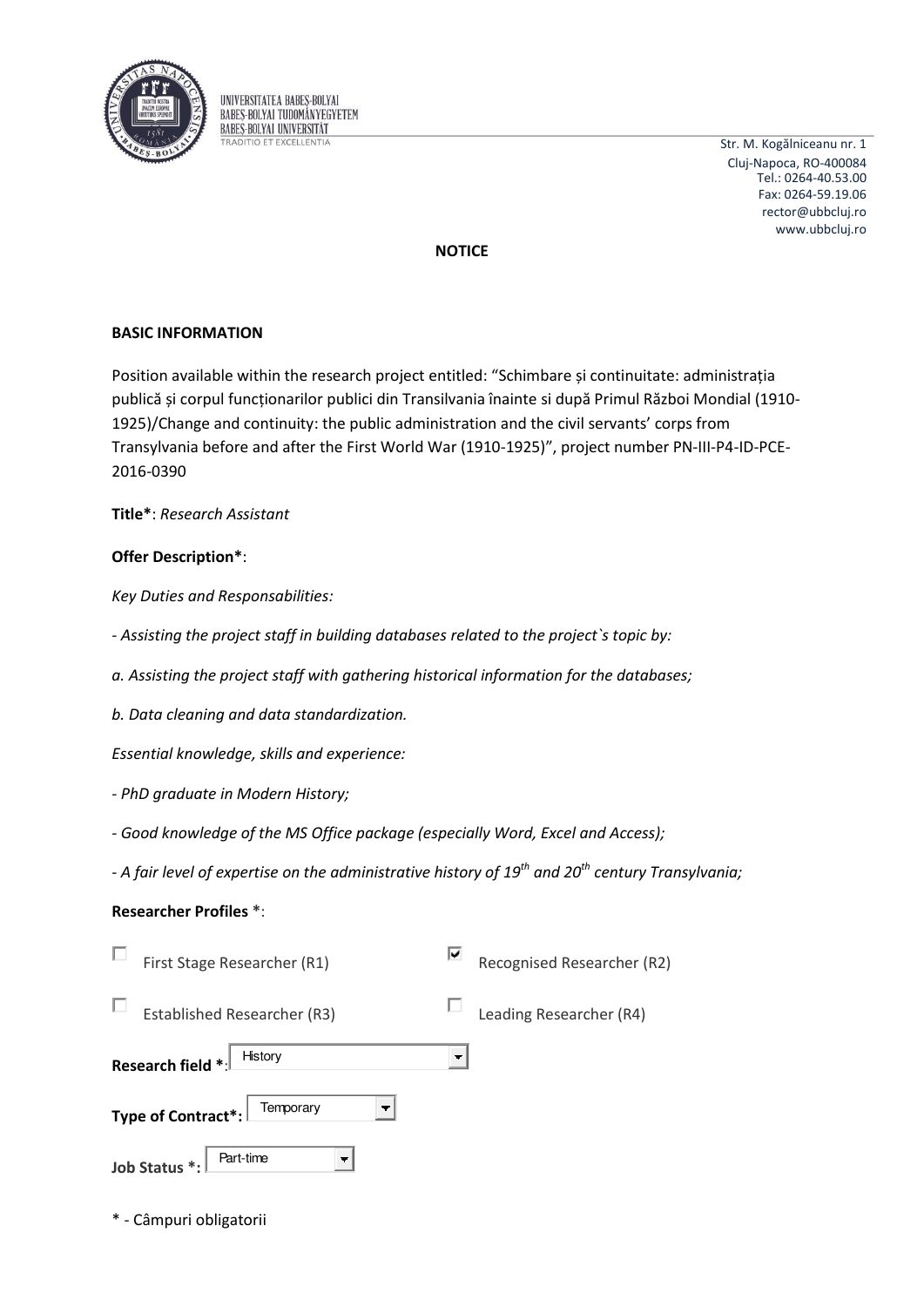**Hours Per Week\***: *20 h*

**Application Deadline \***: 14.12.2018

**Envisaged Job Starting Date**: *01.01.2019*

#### **Is the job funded through a EU Research Framework Programme? \***

Not funded by an EU programme

П **Is the Job related to staff position within [a Research Infrastructure?](http://ec.europa.eu/research/infrastructures/index_en.cfm?pg=about)** 

**How to Apply \*: email**  $\vert \cdot \vert$ 

**Contact person\*:** *Gál Edina-Tünde* 

**E-mail adress\*:** edina92tunde@gmail.com

П **Internal Application form needed (.pdf files)** 

**HIRING INFO & WORK LOCATION** 

**Number of positions available\*: 1** 

**Company/Institute\*:** *Babeş-Bolyai University, Cluj-Napoca, Romania* 

**Department\*:** *Faculty of History and Philosophy/Department of History in Hungarian Language* 

 $\blacksquare$ 

#### **REQUIREMENTS**

| <b>Required Education Level</b>                                          |         |  |
|--------------------------------------------------------------------------|---------|--|
| Main Research Field*:                                                    | History |  |
| $Level*:  $ PhD or equivalent                                            |         |  |
| Main Research Field*: History                                            |         |  |
| Level <sup>*</sup> : $\boxed{\text{PhD} \text{ or } \text{ equivalent}}$ |         |  |

#### **Skills/Qualifications**:

#### **Specific Requirements**:

- **Experience in building/using historical databases**
- Availability for research in the archives within the project